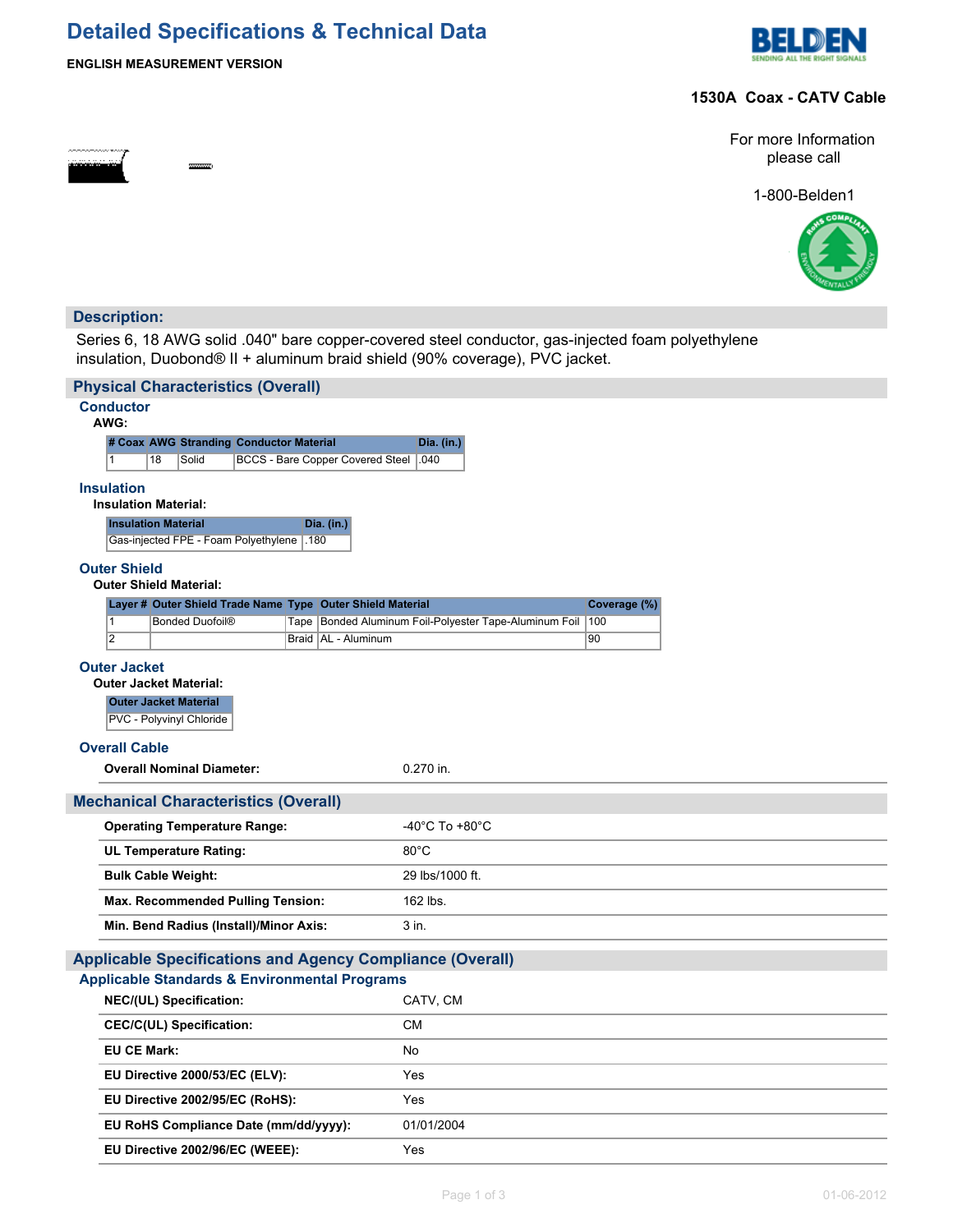# **Detailed Specifications & Technical Data**

## **ENGLISH MEASUREMENT VERSION**



### **1530A Coax - CATV Cable**

|                                                      | EU Directive 2003/11/EC (BFR):              |  | Yes                 |  |  |  |  |  |
|------------------------------------------------------|---------------------------------------------|--|---------------------|--|--|--|--|--|
|                                                      | CA Prop 65 (CJ for Wire & Cable):           |  | Yes                 |  |  |  |  |  |
|                                                      | MII Order #39 (China RoHS):                 |  | Yes                 |  |  |  |  |  |
| <b>Series Type:</b>                                  |                                             |  | Series <sub>6</sub> |  |  |  |  |  |
| <b>Flame Test</b>                                    |                                             |  |                     |  |  |  |  |  |
| <b>UL Flame Test:</b>                                |                                             |  | UL1685 UL Loading   |  |  |  |  |  |
| <b>Plenum/Non-Plenum</b>                             |                                             |  |                     |  |  |  |  |  |
| Plenum (Y/N):                                        |                                             |  | No                  |  |  |  |  |  |
| <b>Plenum Number:</b>                                |                                             |  | 1530AP              |  |  |  |  |  |
|                                                      | <b>Electrical Characteristics (Overall)</b> |  |                     |  |  |  |  |  |
|                                                      | Nom. Characteristic Impedance:              |  |                     |  |  |  |  |  |
|                                                      | Impedance (Ohm) Tolerance (Ohms)            |  |                     |  |  |  |  |  |
| 75                                                   | $\pm 3$                                     |  |                     |  |  |  |  |  |
| Nom. Inductance:                                     |                                             |  |                     |  |  |  |  |  |
| Inductance (µH/ft)<br>.097                           |                                             |  |                     |  |  |  |  |  |
|                                                      | Nom. Capacitance Conductor to Shield:       |  |                     |  |  |  |  |  |
| Capacitance (pF/ft)                                  |                                             |  |                     |  |  |  |  |  |
| 16.2                                                 |                                             |  |                     |  |  |  |  |  |
|                                                      | <b>Nominal Velocity of Propagation:</b>     |  |                     |  |  |  |  |  |
| <b>VP</b> (%)<br>83                                  |                                             |  |                     |  |  |  |  |  |
| <b>Nominal Delay:</b>                                |                                             |  |                     |  |  |  |  |  |
| Delay (ns/ft)<br>$1.2$                               |                                             |  |                     |  |  |  |  |  |
|                                                      | Nom. Conductor DC Resistance:               |  |                     |  |  |  |  |  |
| 28.0                                                 | DCR @ 20°C (Ohm/1000 ft)                    |  |                     |  |  |  |  |  |
|                                                      | <b>Nominal Outer Shield DC Resistance:</b>  |  |                     |  |  |  |  |  |
| $\overline{5}$                                       | DCR @ 20°C (Ohm/1000 ft)                    |  |                     |  |  |  |  |  |
| <b>Max. Attenuation:</b>                             |                                             |  |                     |  |  |  |  |  |
|                                                      | Freq. (MHz) Attenuation (dB/100 ft.)        |  |                     |  |  |  |  |  |
| $\overline{5}$                                       | 0.67                                        |  |                     |  |  |  |  |  |
| 55                                                   | 1.60                                        |  |                     |  |  |  |  |  |
| 211<br>270                                           | 2.87 <br>3.24                               |  |                     |  |  |  |  |  |
| 300                                                  | 3.43                                        |  |                     |  |  |  |  |  |
| 350                                                  | 3.72                                        |  |                     |  |  |  |  |  |
| 400                                                  | $\overline{4.00}$                           |  |                     |  |  |  |  |  |
| 450                                                  | 4.26                                        |  |                     |  |  |  |  |  |
| 550                                                  | $\overline{4.71}$                           |  |                     |  |  |  |  |  |
| 750                                                  | 5.59                                        |  |                     |  |  |  |  |  |
| 870<br>1000                                          | 6.00<br>6.54                                |  |                     |  |  |  |  |  |
|                                                      |                                             |  |                     |  |  |  |  |  |
| Max. Operating Voltage - UL:<br>Voltage<br>350 V RMS |                                             |  |                     |  |  |  |  |  |
|                                                      | <b>Minimum Structural Return Loss:</b>      |  |                     |  |  |  |  |  |

**Description Freq. (MHz) Start Freq. (MHz) Stop Freq. (MHz) Min. SRL (dB)** 5 1000 20